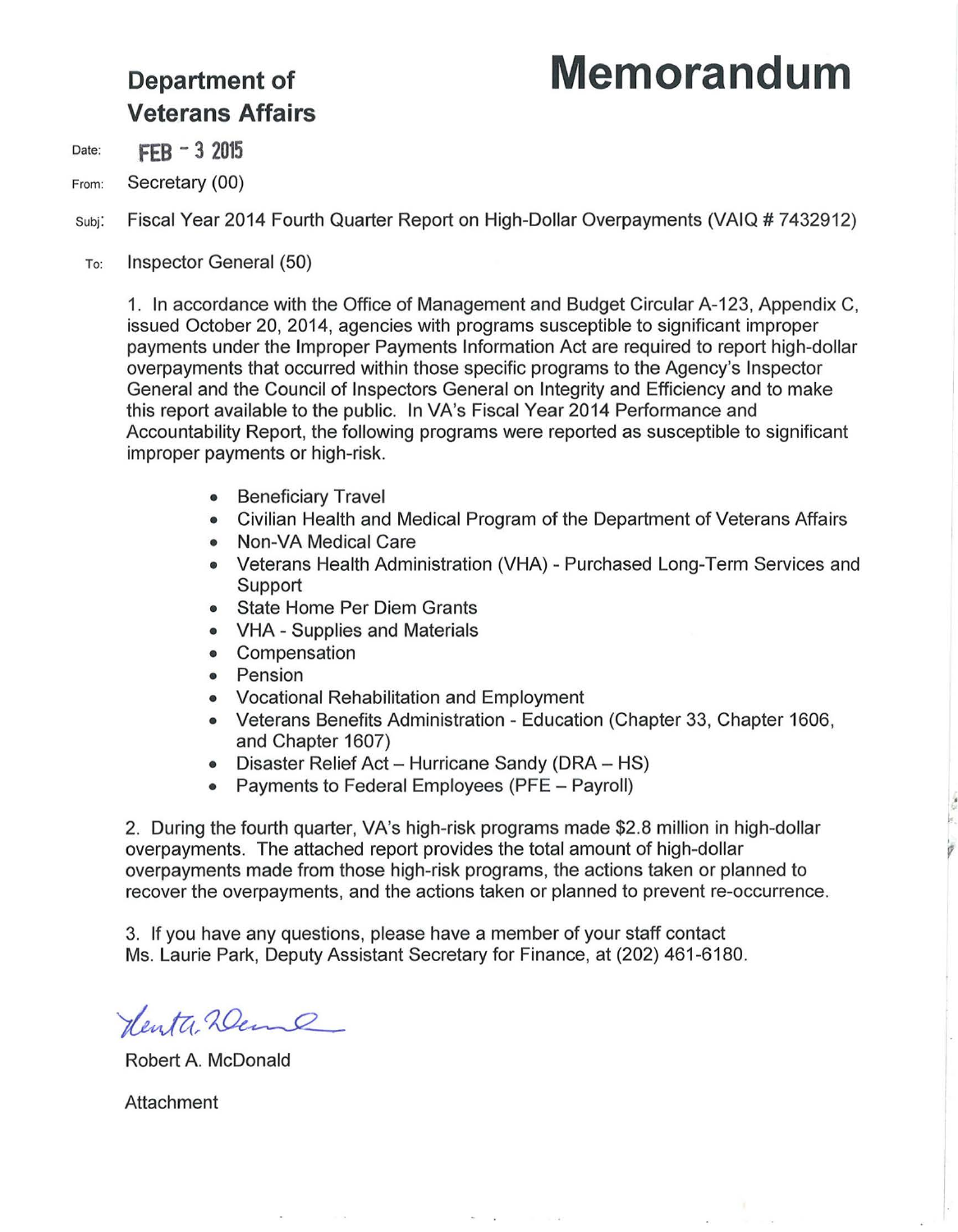# **Executive Order 13520 - Reducing Improper Payments Department of Veterans Affairs Fiscal Year (FY) 2014 Fourth Quarter High-Dollar Overpayments Report**

## **Total Payments Made in Quarter for the Programs Reported: \$18,594,905,396**

### **Total High-Dollar Overpayments Made in Quarter: \$2,848,999**

### **Actions/Plans to Recover Overpayments:**

1. VA will provide a Notice of Indebtedness to the debtor informing them of VA's intent to recover the debt, remedies, and the consequences of failure to cooperate with collection efforts. VA will aggressively pursue the collection of delinquent debts through all means necessary, including but not limited to internal offset from current or future benefit payments, installment agreements, or the use of the Treasury Offset Program.

### **Overall Actions/Plans to Prevent Re-occurrence of Improper Payments:**

- 2. VA is working to prevent re-occurrence of improper payments in its high-risk programs by implementing corrective action plans (CAP) published in the FY2014 Performance and Accountability Report (PAR). Key overall actions to prevent future overpayments, as well as milestones from the published CAPs are:
	- o Veterans Health Administration (VHA), Chief Business Office (CBO) will increase awareness of eligibility and claims issues identified by internal audits by tracking and correcting claims, and providing training to staff where and when errors are identified.
	- o VA's Financial Services Center will implement the Invoice Payment Processing System, which includes enhanced duplicate payment detection capabilities along with the ability to import electronic invoices in one standard format. These technological advances are designed to reduce all types of payment errors, including duplicate payments.
	- o VHA's Field Assistance Program will further develop the national non-VA Care training program, which includes guidance and training through The Bulletin (a publication for the non-VA Medical Care community), monthly calls, as well as developing curriculum on claims processing, and focused trainings targeting identified areas of concern such as determining correct payment authority and correct payment amount.
	- o VHA's Fee Basis Claims System Patch 39 reduces improper payments by identifying potential duplicate claims, addressing emergency claim timely filing requirements under Title 38 United States Code 1725, and reviewing high-dollar claims over \$25,000.
	- o VHA's Geriatrics and Extended Care Office will release a tool-kit and checklist for completing the authorization template that will include accurate rate information, which will reduce payment errors made in the incorrect